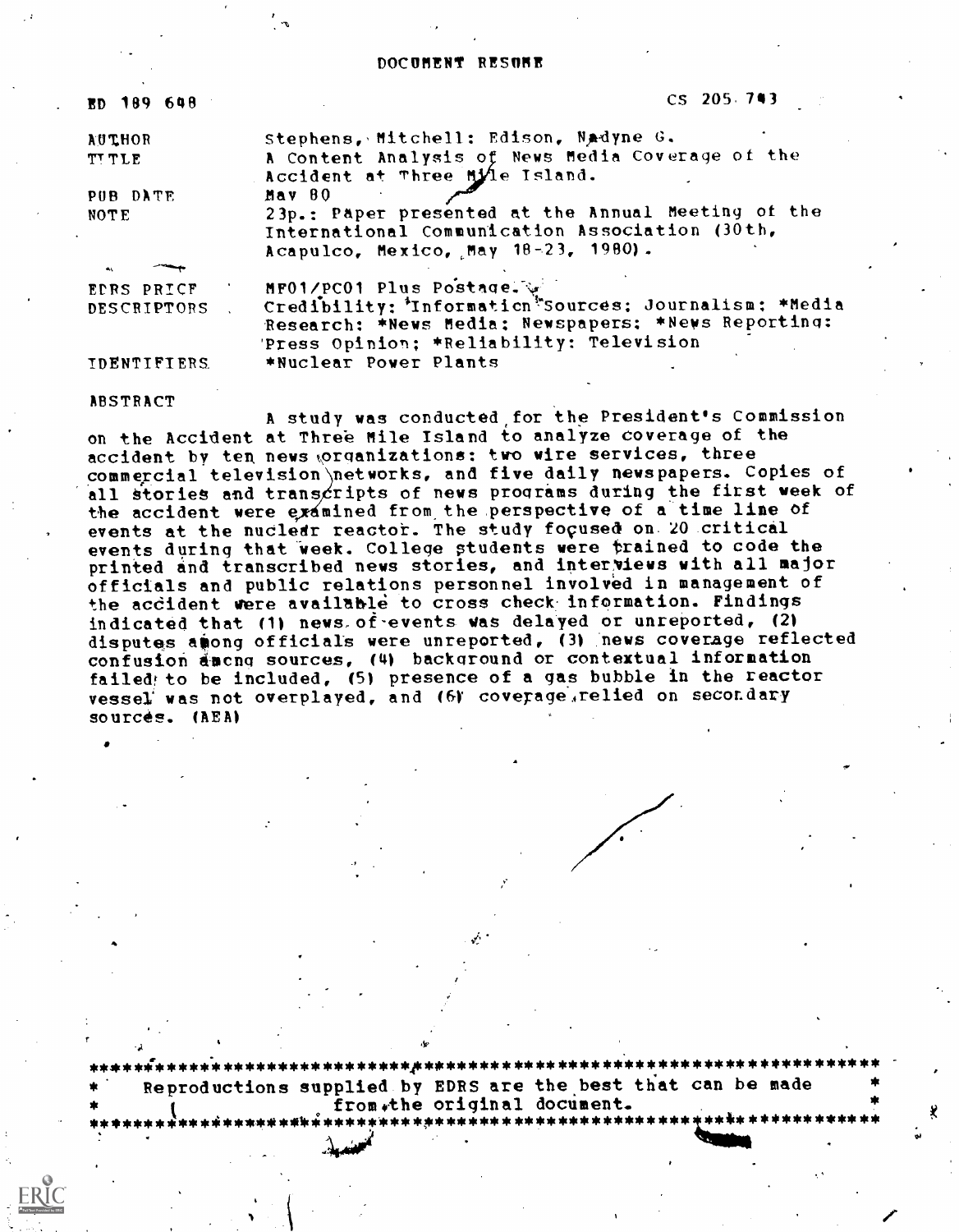OF RARTMENT OF HEALTH EDUCATION & WELFARE **ROUCATION** 

**DOCTASENT TOAS INFENCIALISM** THE CHRISTIAN TENTAL RELEASED FROM<br>THE PERNAM OR ORGANIZATION PRICES A FINGTON DE DEDICATOR OP INTONY A RENGLE DO NOT NECESSARIES REPRE T DREVERN DOZEDDA OR DOLBER.<br>21 M 1703 FERN NATIONAL INZELLUTE OF

# A CONTENT ANALYSIS OF NEWS MEDIA COVERAGE OF THE ACCIDENT

AT THREE MILE ISIAND

To be presented at the International Conference on Communication of the International Communication Association.

Acapulco, Mexico; May 19, 1980

first author: Mitchell Stephens Assistant Professor of Journalism and Mass Communication. New York University Washington Square, N.Y. 10003

Assistant Professor of Journalism and Mass Communication

10003

second author: Nadyne G. Edison

"PERMISSION TO REPRODUCE THIS MATERIAL HAS BEEN GRANTED BY Mitchell Stephens Nadyne G. Edison

 $\boldsymbol{\infty}$ 

 $\overrightarrow{r}$ 

 $\overline{Q}$  $\sigma$  $\infty$ 

سب

ίή

NS JOE 7

TO THE EDUCATIONAL RESOURCES INFORMATION CENTER (ERIC)."

> This research was conducted, for the President's Commission on the Accident at Three Mile Island with David M. Rubin, Peter M. Sandman and Patricia Weil, and with the assistance of Ellen Glassman, Donald O'Grady, Trisha Thompson and Marta Hollister.

> > 2

New York University

Washington Square, N.Y.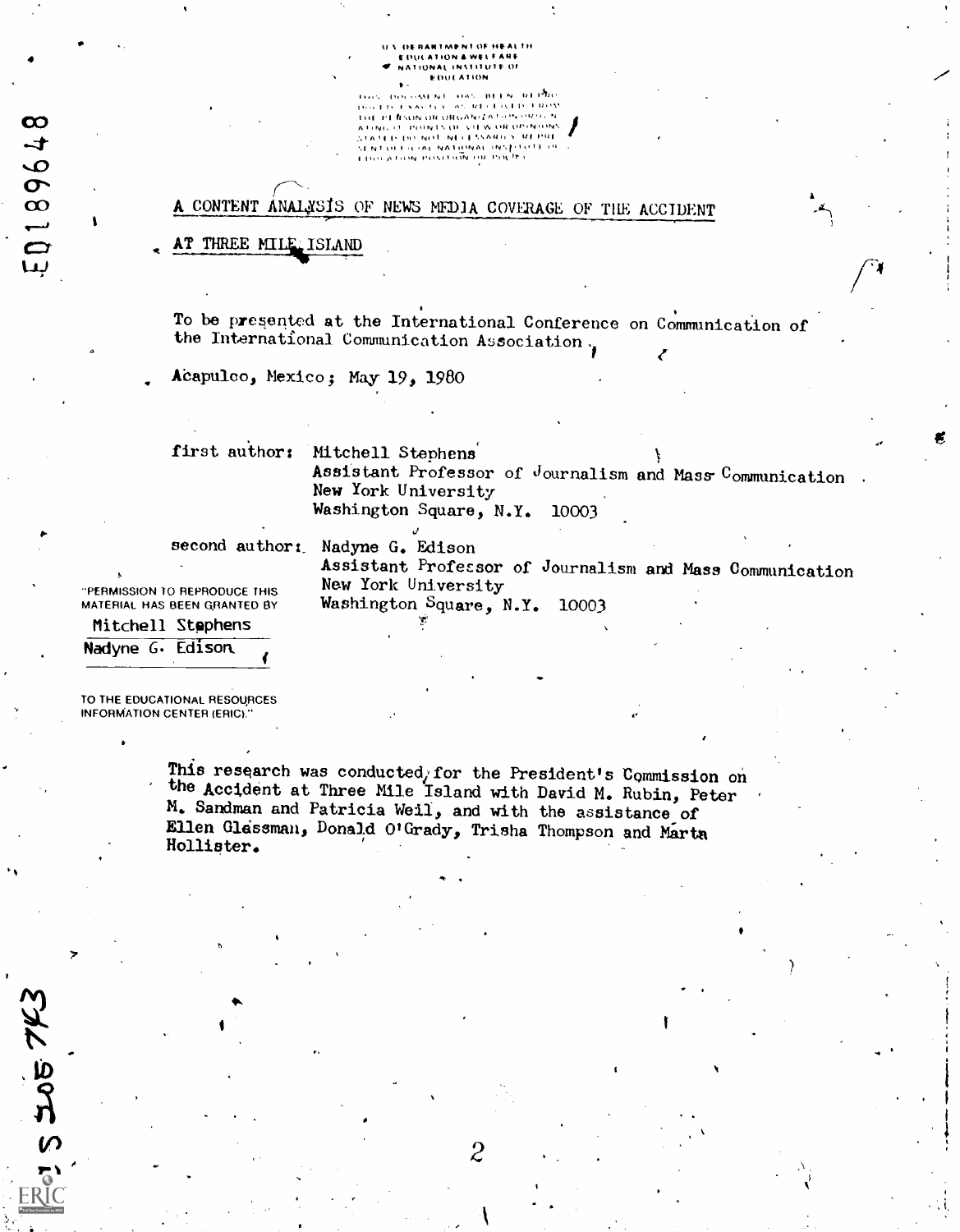There are times when the role of the news media in the political system shifts from being merely necessary to being crucial. With panic and catastrophe in the air, flaws in the information chain between official and citizen threaten the mental and physical well-being of the  $\epsilon$ population. 'Disasters and disorders are such occasions. After the events of the spring of 1979 near Harrisburg; Pennsylvahia, it is now clear that nuclear accidents must be added to that list.

(عنيته)

On the morning of March 28, 1979, a series of human and mechanical errors prevented the cooling system for one of Metropolitan Edison's, two nuclear reactors on Three Mile Island from functioning properly. The result was what the President's Commission on the Accident-at Three Mile Island labeled "the worst accident in the history of commercial nuclear power generation." Between 300 and 500 reporters covered the story. At Three Mile Islapd 'these reporters met one of the most politically charged issues of the past few years; they met a technology most did not understand; and they met official sources who were not

 $\ddot{\bullet}$ ,

.

3

 $\sqrt{a}$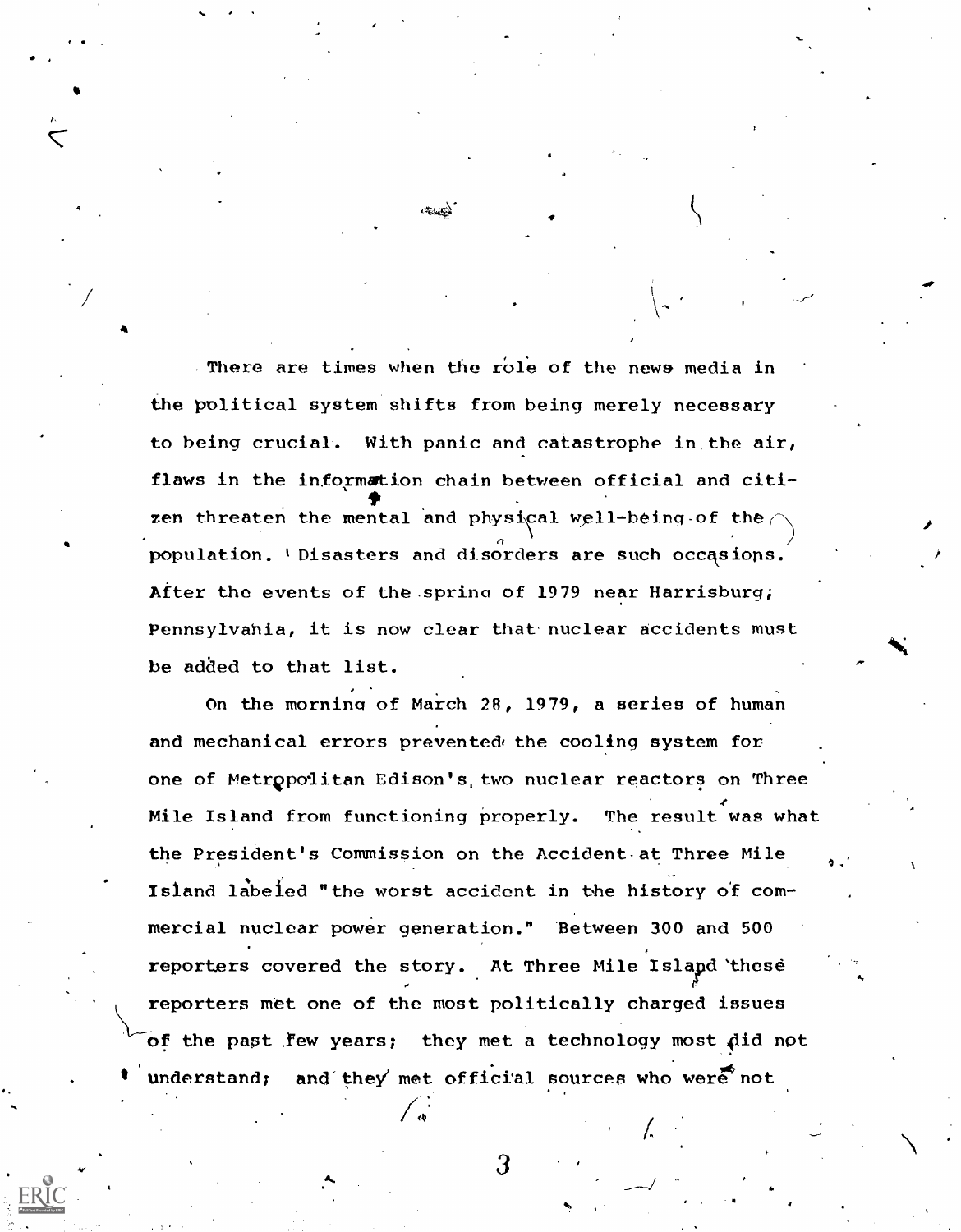prepared and not anxious to provide candid information. And reporters faced these problems while trying to service

a public torn batween skepticism and panic, a public dependent almost exclusively on the news media for information on which to base a decision on an important question of public policy and  $\ln$  some cases a decision on whether to During the accident a Muclear Requistory Commission flee. official said, "We face the ultimate risk of a meltdown." n meltdown could have had catastrophic radiological consequences for the population in the immediate area and beyond.

How well did the news media perform in this difficult situation where their performance was critical? In other  $\tau$  words, in a crisis with far-reaching political implications and destructive potential, how well did the news media do their job of informing the public? The Task Force on Public Information was charged with investigating this question for the President's Commission on the Accident at Three Mile Island. As part of this investigation, the authors conducted a content analysis of coverage of the major events of the accident in selected news media.

In our analysis we looked for answers to the following Did the media cover the significant events of questions: the accident? Was coverage of these events clear and accurate? Did the media provide the background and contextual information needed to understand these events? Were the events exaggerated by the media? And what were the sources of the information or misinformation on these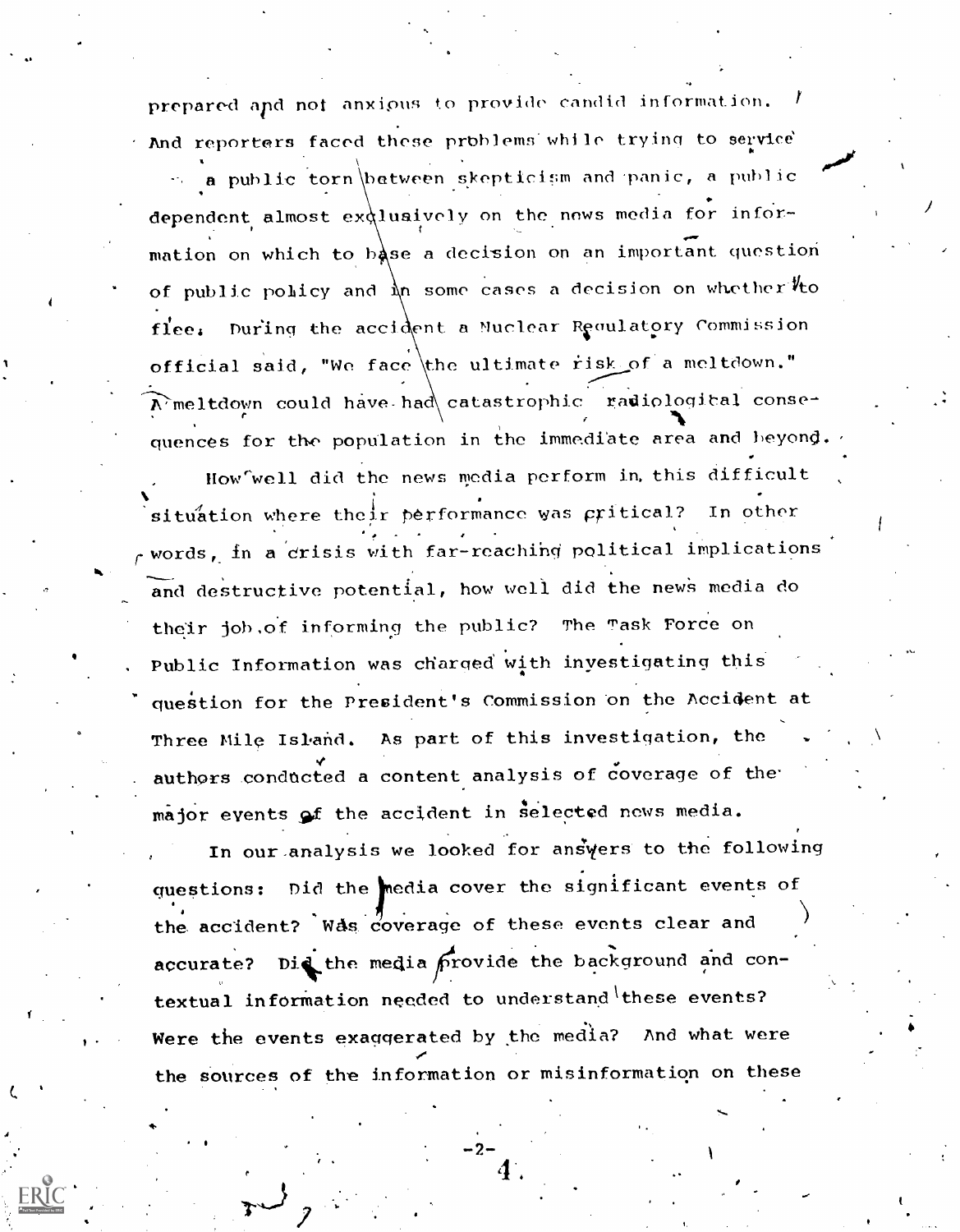events that was reported in the media? In answering these questions we hoped to shed light on the quality and scopeof the information the news media provided the public and to find indications of the causes of deficiencies in that information.

 $Ac6$ ofding to past research, portents for press performance at Three Mile Island were not good. Scanlon in  $\pm$ JOURNALISM QUARTERLY quotes Dyne as saying, "Early media reports of an unexpected event will tend to exaggerate th'e extent of the crisis."<sup>1</sup> And Scanlon notes Barton's statement'that "the media will disseminate fragmentary and speculative reports without checking their accuracy." In his own study of coverage of six events, ranging from a police-  $\prec$  . The set of  $\prec$ \man's murder to a major gas explosion, in selected Canadian news media, Scanlon found that "the general impression left by the media accounts was, on the whole, accurate."<sup>2</sup> But on significant details of these tragedies he said his research tends to confirm the pessimistic findings that other scholars have reported: "The media were inaccurate, confused and . contradictory." It is also interesting to note that all the errors Stanlon caught were in statements that were not attributed; no source was given for the misinformation.

Three Mile Island, of course, was more than a crisis; it was, a scientific crisis -- perhaps the worst in American history. If research on crisis coverage has not been encouraging, the literature on coverage of science provides  $\mathbf{\hat{i}}$ more cause for optimişm. In a study in which articles on ..

 $\overline{5}$ 

 $\blacksquare$ 

 $-3$  -3  $-3$  -3  $-3$  -3  $-3$  -3  $-3$  -3  $-3$  -3  $-3$  -3  $-3$  -3  $-3$  -3  $-3$  -3  $-3$  -3  $-3$  -3  $-3$  -3  $-3$  -3  $-3$  -3  $-3$  -3  $-3$  -3  $-3$  -3  $-3$  -3  $-3$  -3  $-3$  -3  $-3$  -3  $-3$  -3  $-3$  -3  $-3$  -3  $-3$  -3  $-3$  -3  $-3$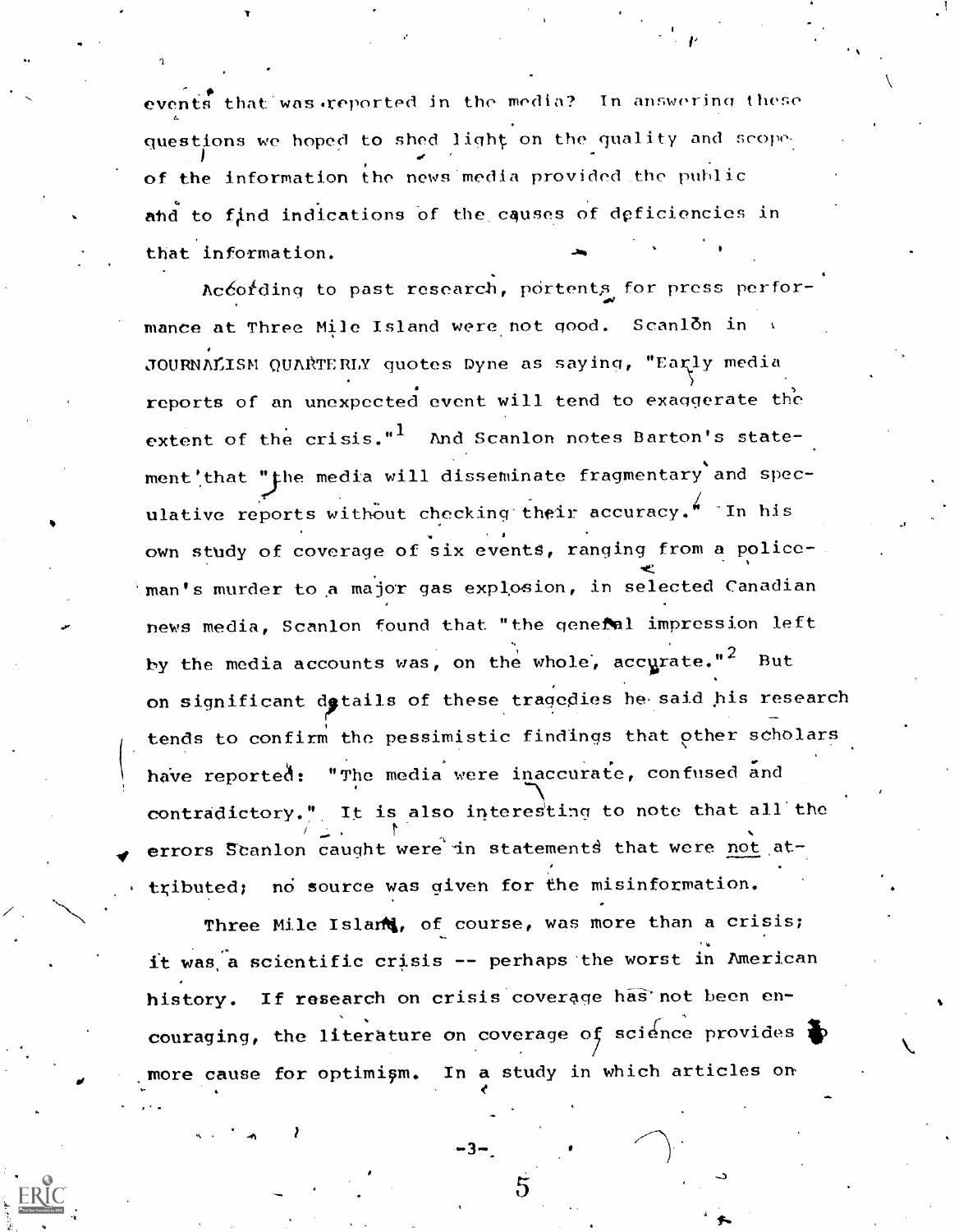science appearing over a three month period in a sample of 20 newspapers with circulations exceeding fifty thousand were reviewed by the scientists cited in the articles, Tankard and Ryan found that the scientists reported that only 8.8 percent of the stories contained no errors.  $\frac{V3}{P}$  and in an earlier study of science coverage, in which readers' recountings of 75 articles on scientific issues that appeared in 14 midwestern metropolitan daily newspapers were checked by the scientists cited in'the articles, Tichenor, Olien, Harrison and Donohue found the highest reported accuracy when articles were based on the heaviest face-to-face contact between reporter and source.<sup>4</sup> Such face-to-face interaction was infrequent during the accident at Three Mile Island. Reporters received most of their information in large press  $\sim$ briefings. Tichenor, Olien, Harribon and Donohue found that  $f$  afticles on science written after coverage of a single public meeting averaged only 51.9 percent "communication accuracy" when readers' recountings were-examined by the scientists.

 $\mathbf{x} = (x_1, \ldots, x_n)$ 

;#)

1

A

However, a positive trend in science coverage was spotted by Cole who'compared science coverage in four metropolitan newspapers in 1951, 1961 and J971 and found reporting of  $\mathcal{C}$ controversy increasing.<sup>5</sup>

, Analysis of coveraae of the accident at Three Mile Island meant extending this research on the adeauacy of crisis and sciehtific journalism into additional areas of pressing importance. Failures in *y*reporting of scientific issues.here could have had immediate consequences for public health and

 $-4-$ 

t

 $\epsilon$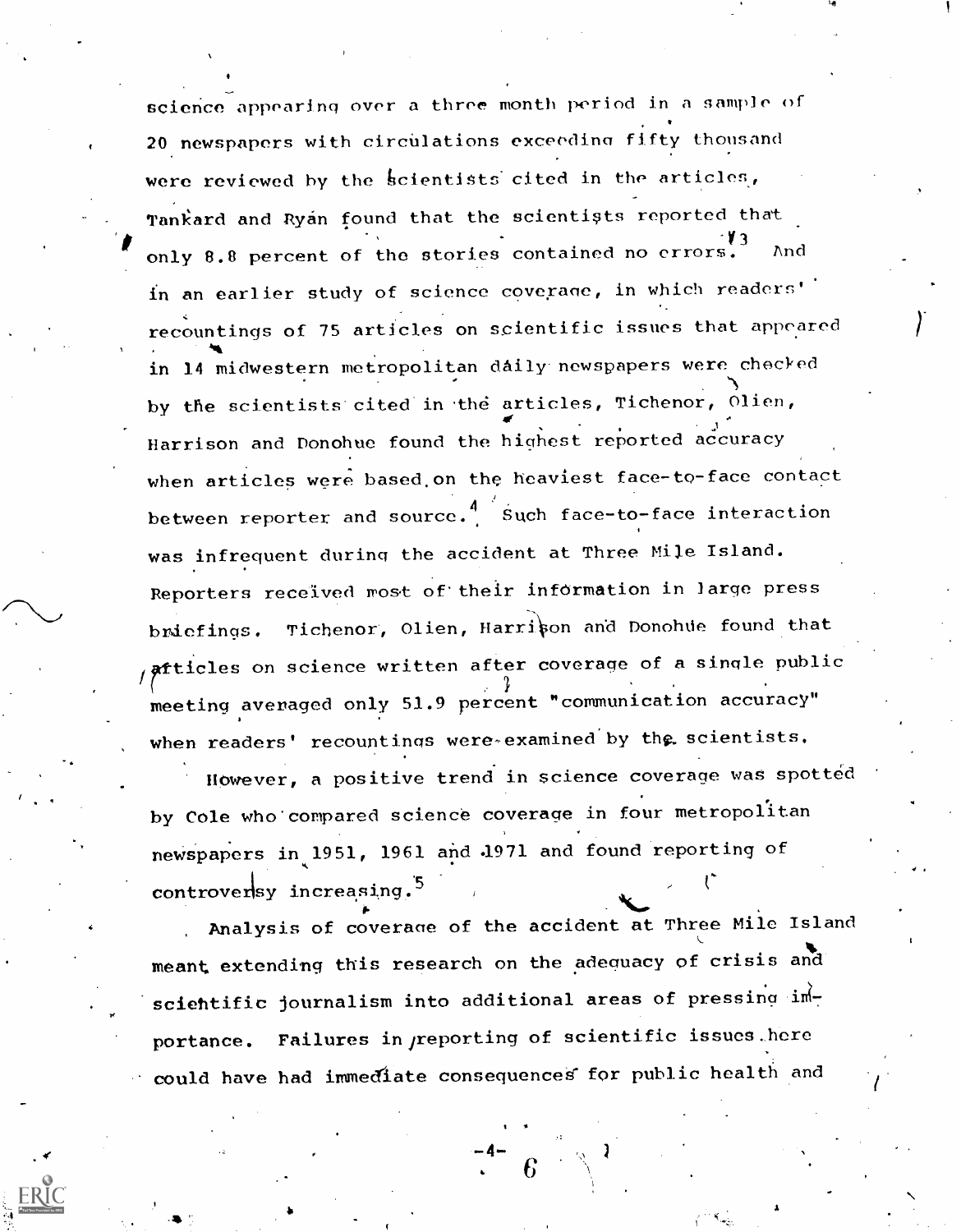safety. This. was a prolonged crisis during which the danger of panic or catastrophe was ever present. This crisis also received media coverage of a different level of intensity than any of the crises studied by Scanlon.

# Methods

The analysis was restricted to the first week of cover--age  $-$  from the declaration of a general emergency oh -Wednesday porning, March 28, to the realization that the sits\* uation was stable and the danger of a meltdown had passed on  $\bullet$  and  $\bullet$ Tuesday, April 2. Ten news organizations were selected for analysis: the two major suppliers of information to the na-4 tion's newspapers and broadcast stations -- the Associated Press and United Pross-International; the three commercial television networks -- ABC, CBS and MBC; three of the country's most influential newspapers, which also function as suppliers of news'to other papers through their news services'-- the New York Times, Washington Post and Los Angeles Times; and the two major newspapers in the area of the accident  $-$ - the Harrisburg Patriot/Evening News and Philadelphia Inquirer. A study of the 50 United States ndwspapers on file at the New York Public library showed that these papers received the large majority of their news on the accident from the news organizations in our study.

-Copies of ali stories transmitted nationally on the "A wires" by the wire services that related to the accident. or nuclear power were obtained, along with copies of the final edition of each of the newspapers' and transcripts of network evening and mornihg news programs and network specials on Three

 $-5 - 7$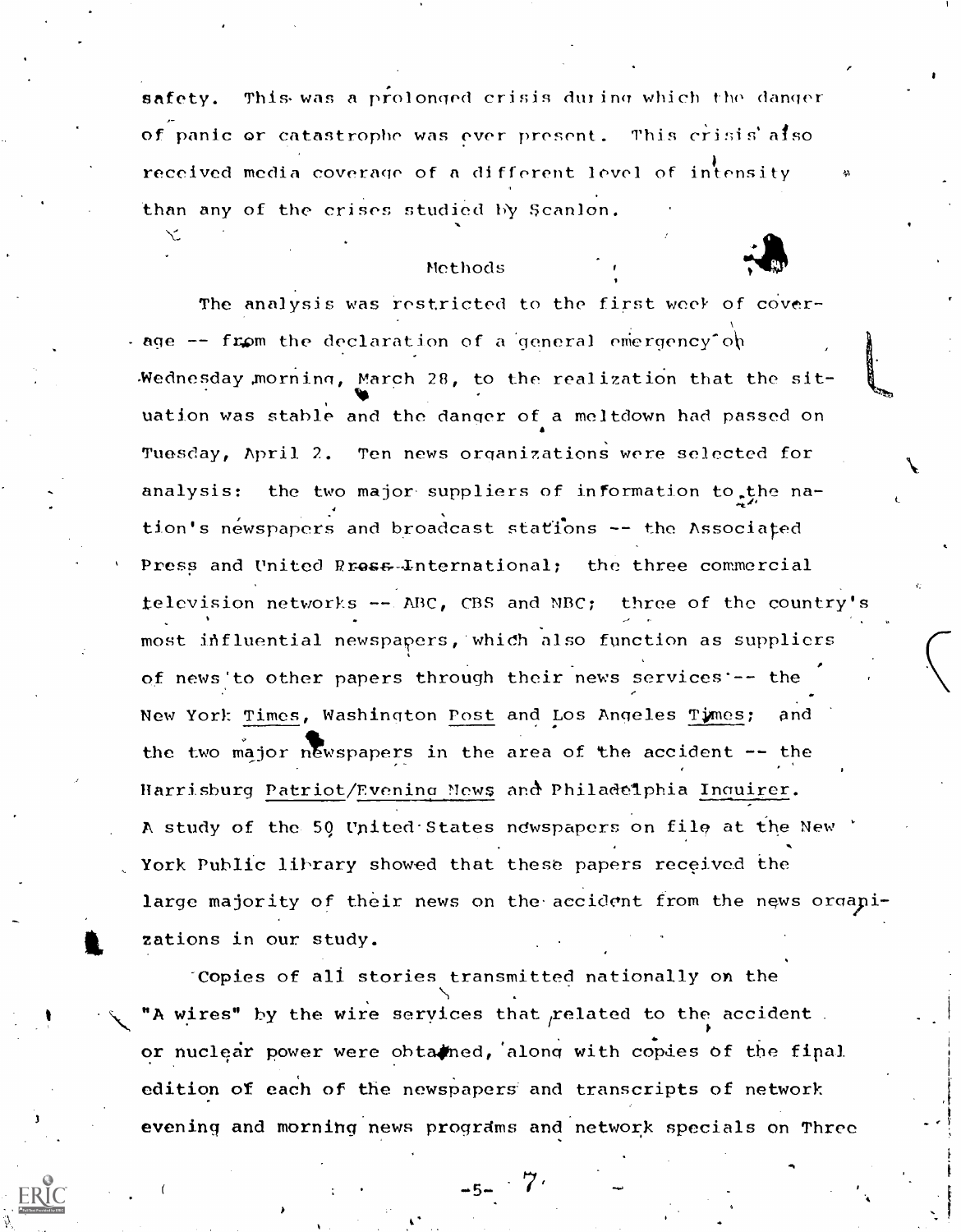Mile Island.

j

Other studies of science reporting have relied on sources' evaluations of stories in which they are cited. The resources of the President's Commission enabled us to use a less subjective standard for evaluating stories. We relied on an exhaustive time line of eyents at the reactor prepared by Commission staffers. Media coverage was examined from the perspective of this comprehensive reconstruction of events. 'Our standard for accuracy and completeness, therefore, was similar to that used in Scanlon is study in which researchers were sent to the scene of each crisis to provide detailed accounts of what occurred.

The study focused on 20 critical events during the week of the accident (see box). In addition, 42 background or contextual facts were included ih the analysis. ,For example, for the first event, Metropolitan Edison's declaration of a general emergency, the  $\frac{1}{2}$  fact that a general emergency is the . highest level of nuclear power plant emergency or radiation emergency was included as a background fact.

Nine coders, graduate and undergraduate students, were employed in the study. They were required to note the appearance of an event or hackground fact in a story. Certain words or restricted synonyms for those words had to be present for an item to be noted as having been mentioned. For the declaration of the general emergency, for instance, it was necessary that the article use the words "general emergency."

8

-6-

e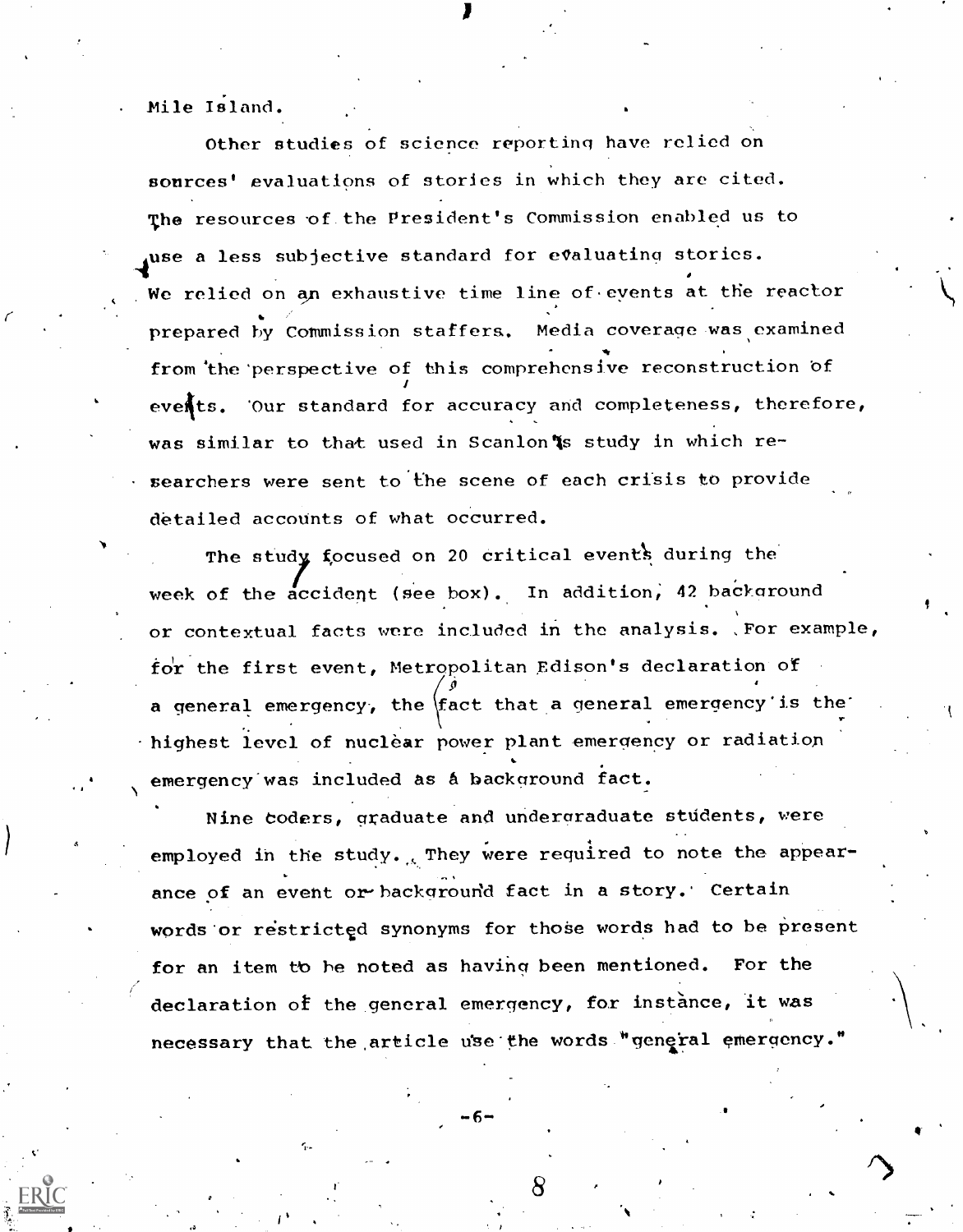Each time an item was mentioned in a different article or by different sources within the same article it was recorded. The coders also noted the source to which the story attributed the item, if any, and any discrepancies from the working of the item that had been propared based on the time line.

There was a two-week training period for the coders during which they were briefed on the accident, acquainted with much of the available published information on the accident, asked to memorize all 62 events and facts, and drilled in the content analysis until they were agreeing approximately 90 percent of the time. The coders were placed into three teams of two and one team of three.

Finally, in analyzing the results of our study we had access to detailed interviews conducted by other Commission staffers with all the major officials and public relations personnel involved in management of the accident, and we had copies of all the press releases they issued as well as transcripts of their briefings, meetings and some of their conversations. It was possible to trace wirtually all the information and misinformation that appeared in media coverage. Therefore, in our results we can frequently go beyond noting what was and was not reported, and indicate what information was available to reporters, and what sources and officials were saying at the time.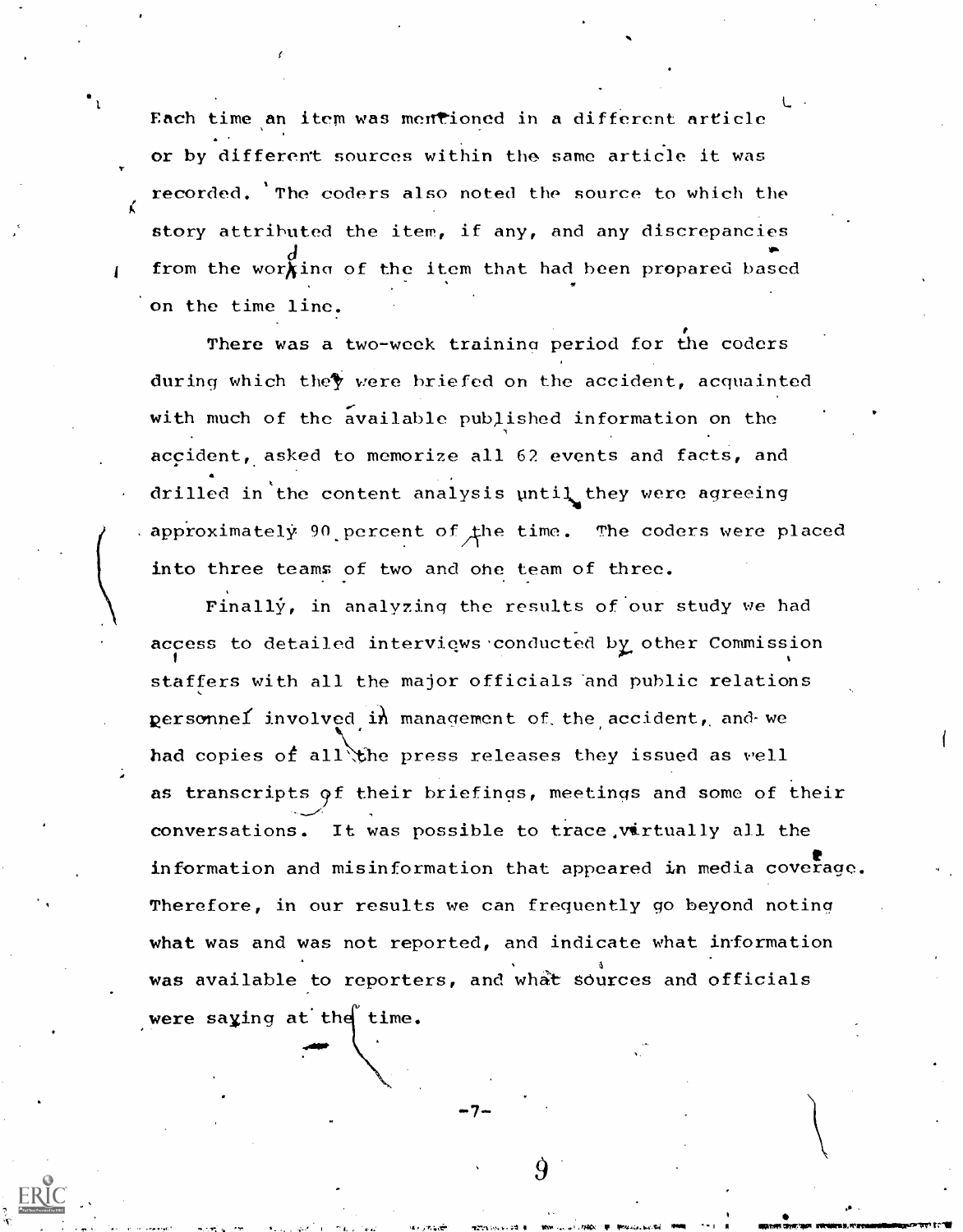#### Results

News of Events Delayed or Unreported

Despite the fact that officials had begun to discuss the possibility that the reactor core was partially uncovered on Wednesday afternoon, the first mention of this fact in the news media surveyed was in the Washington Post on Friday morning. Metrgpolitan Edison began releasing waste water into the Susquehanna at 2:30 Thursday afternoon; it was not reported until the information was released in a press release after midnight. Potastium iodide was brought to the st $t\bar{c}$  on Saturday; it was not reported until Monday.

Other signifidant events were missed completely during the period surveyed in,the media surveyed. There was no mention of the evacuation of Metropolitan Edison employees from the reactor control room. During this period, the media surveyed did not report on the ongoing struggle Wednesday to start the reactor coolant pumps -- perhaps the Key to understanding the scope of the accident. Transcripts o'f their briefings and press releases indicate that the Nuclear Regulatory Commission and Metropolitan Edison never specifically announced that the pumps were not operating for significant Av.  $\epsilon$  periods of time; however, reporters with the proper technical background might have been able 'to deduce this from other available information. Since no one mentioned that the pumps were off, it is not surprising that there was only one offhand mention, on ABC, of the fact that the pumps had been turned on Wednesday evening.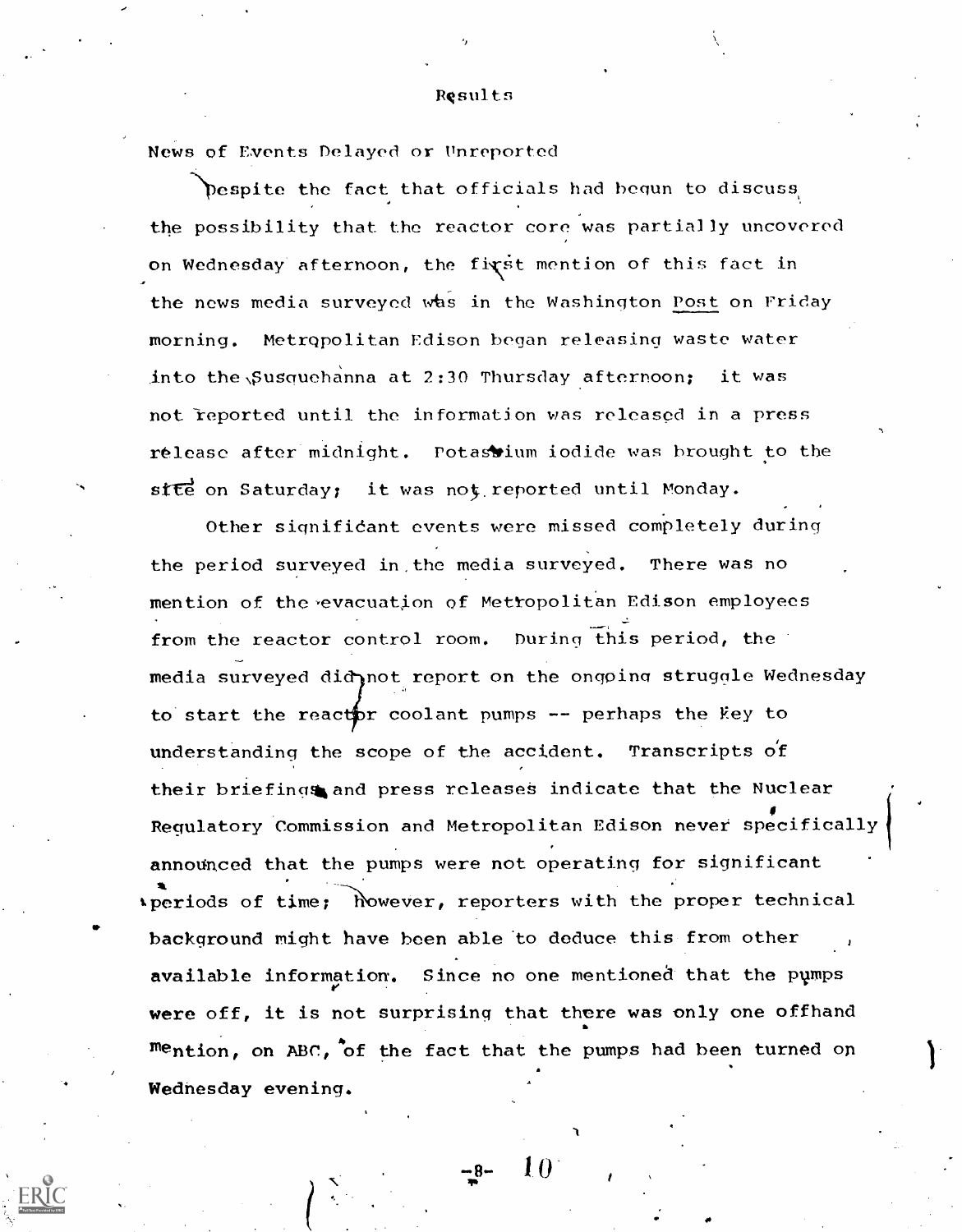Nuclear Requlatory Commission engineers concluded by Wednesday afternoon that there had never been any danger of a bubble explosion within the reactor vessel, according to transcripts of their conversetions and interviews with the principals. This too went unreported, and the media surveyed continued to discuss the danger of such an explosion. Transcripts and later interviews indicate that facts such as this were delayed, withheld or intentionally obscured by officials. It is not clear whether they might have been obtained through more enterprising reporting.

### Disputes Among Officials Unreported

Governor Thornburgh's recommendation that pregnant women and pre-school children leave the area, announced at a press conference, is the type of story the media can cover easily and well. All the media we surveyed had the story, and by the next morning all except the Los Angeles Times provided the information needed to understand Thornburgh's action -- the fact that fetuses and children are more vulnerable to radiation than adults. However, the media .surveyed missed the major behind-the-scenes story, a story that certainly would have been of significance'to their audiences: Shortly before Thornburgh's announdement tho Nuclear Regulatory Commission had recommended a mass eyacuation. State officials had disagreed. None of this was reported.

Certainly there was no shortage of coverage of the fact that officials were releasing conflicting and confused statements. Whole articles were wnitten on the subject after the 1200 mr/hr burst of radiation. Yet despite all the attention

-9--

 $11$ 

7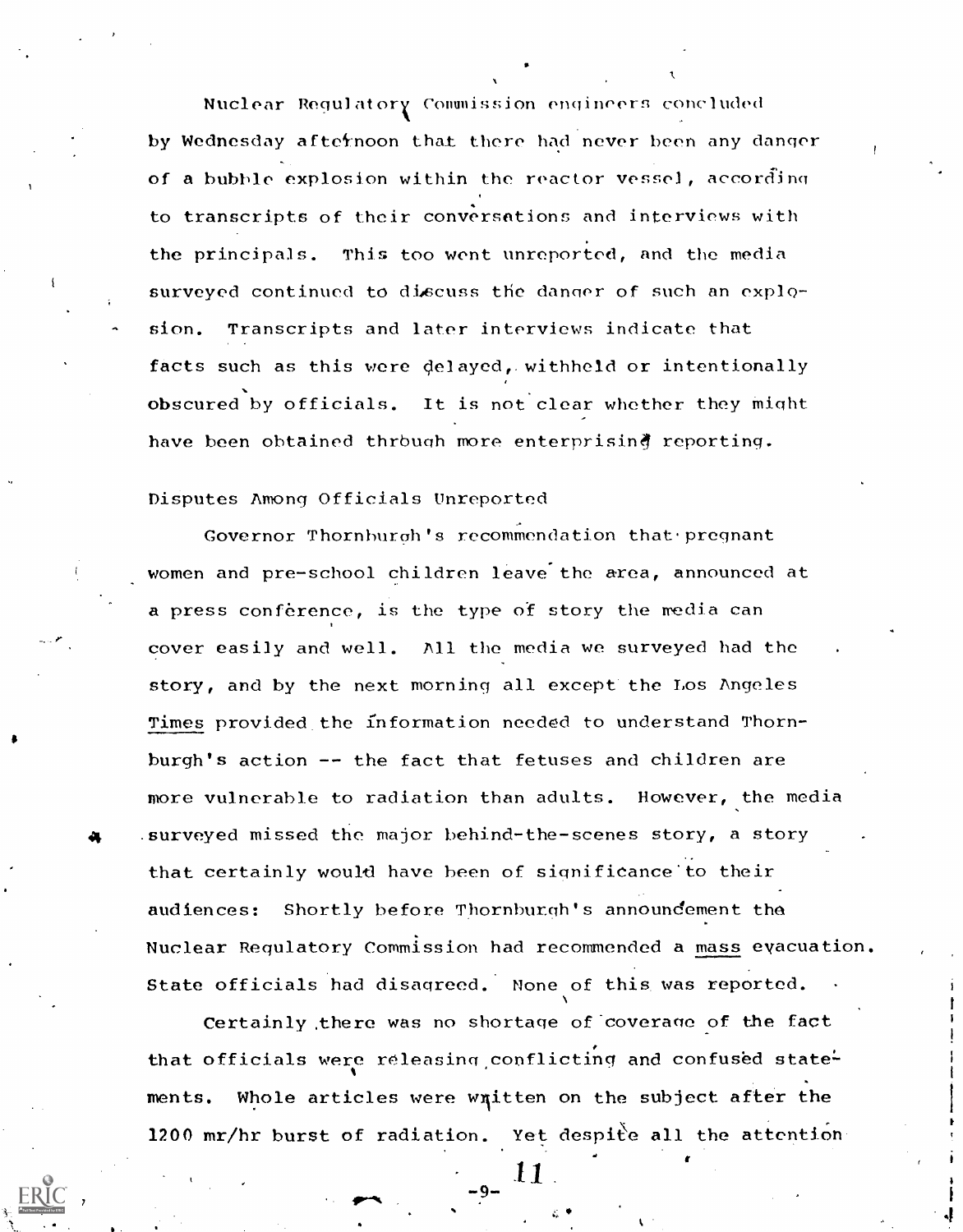paid to the confusing and conflicting information officials .-were releasing, the news media surveyed missed.the mucli'more important story that the decision makers themselves were confused and in conflict on major issues. To be sure, these stories were not being handed to reporters. However, two clues were available on the morning of Thornburgh's announce-. ment that might have led enterprising reporters to fhe controversy surrounding the evacuation: An evacuation alert had been broadcast over local radio, and residents had been instructed to stay indoors. No one pursued these clues and found the story.

The media surveyed also missed the political jockeying that occurred after Metropolitan Edison dumped the waste water intp the Susquehanna, although the jockeying was probably more significant than the dumping. Only the Associated Press and the Washington Post mentioned that the dumping of waste water was stopped for some hours before. being, resumed with permission. None of the media surveyed reported that the Nuclear Regulatory Commission had specifically ordered Metropolitan Fdison to stop the dumping. Similar behind-the-' scenes disputes on the 1200 mr/hr burst of radiation and onthe meaning of a general emergency also went unreported.

Cole's finding that reporting of controversy has been increasing in science coverage was not evident here.

-10-

Reflected Source confusion

Our findings here contrast with Scanlon's. The mis-

, and the contract of  $\overline{12}$ 

'4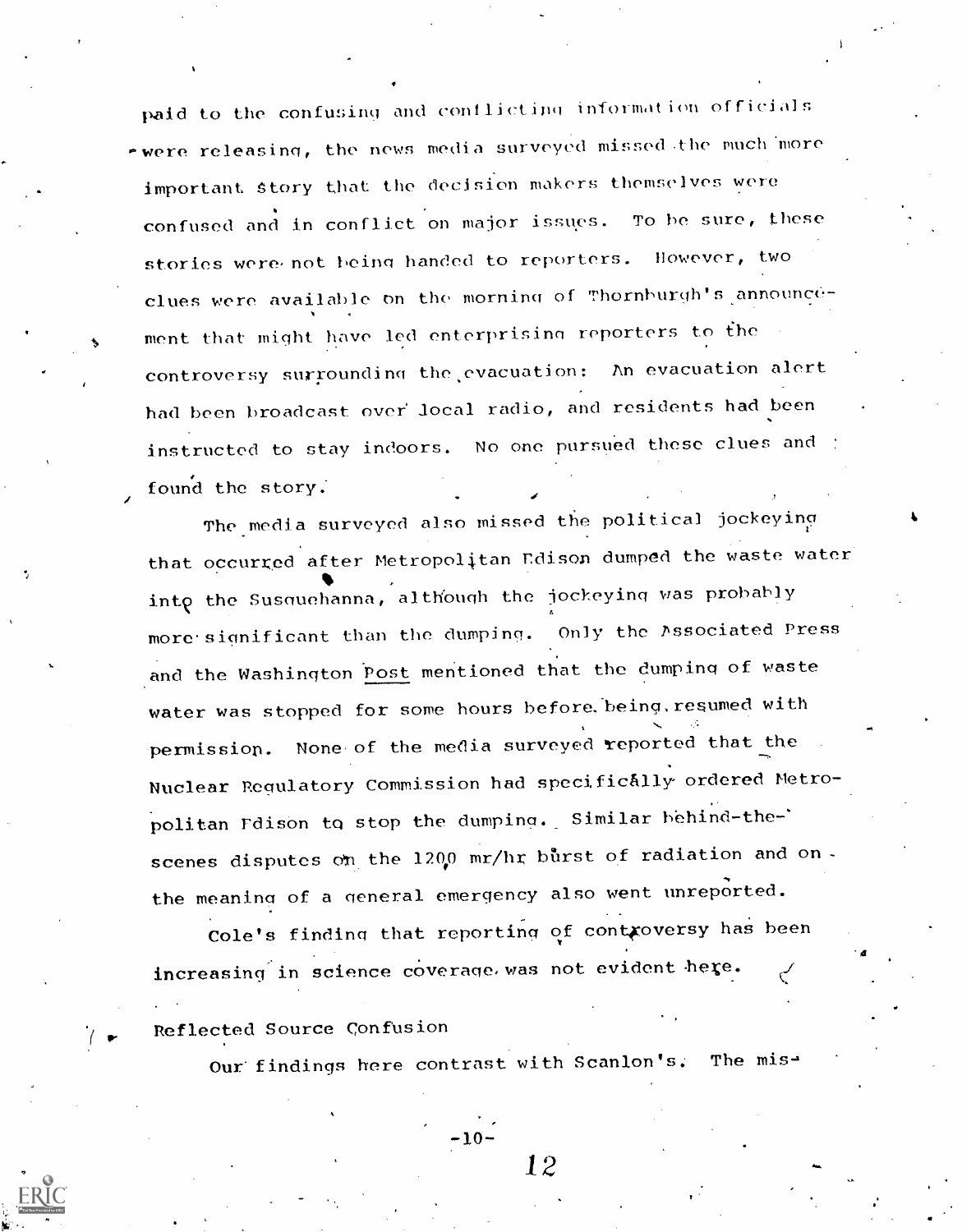information on the events we looked for that appeared in the media surveyed generally was attributed, usually to official sources. In/general, confusion among official sources was mirrored by confusion in the media. Major distortions in the picture presented the public of significant aspects of the accident were caused by faithful reporting of official statements.

I.

 $\mathbf{0}$ 

Andrew March

For example, the question of whether there had been damage to the core was the second most mentioned item in our study, but media coverage of the question was confused and conflicting,in large,part because Nuclear Regulatory Commission officials on site wer<del>e reported to be denying that there had</del> been any fuel damage well after Nuclear Regulatory 'Commission officials in Bethesda were reported, to have acknowledged that there had been damage to the core. On the Associated Press cycle from noon to midnight Wednesday, there were statements from Nuclear Regulatory Commission officials in Bethesda sayina the core was apparently damaged and two contradictory statements from Nuclear Regulatory Commissiop officials on site saying the accident "caused no,  $\not$  amage to the **MP** reactor core." Similarly, the media faithfully reported statements denying that, operator error had contributed to the accident long after operator error was being discussed 'as a cause of the accident in  $\phi$ fficial circles. The Nuclear Regulatory Commission was discussing operator error as early as Wednesday afternoon according to transcripts and interviews with the principals, yet on Friday morning the New York Times carried official denials that operator error had contri-

 $-117.3$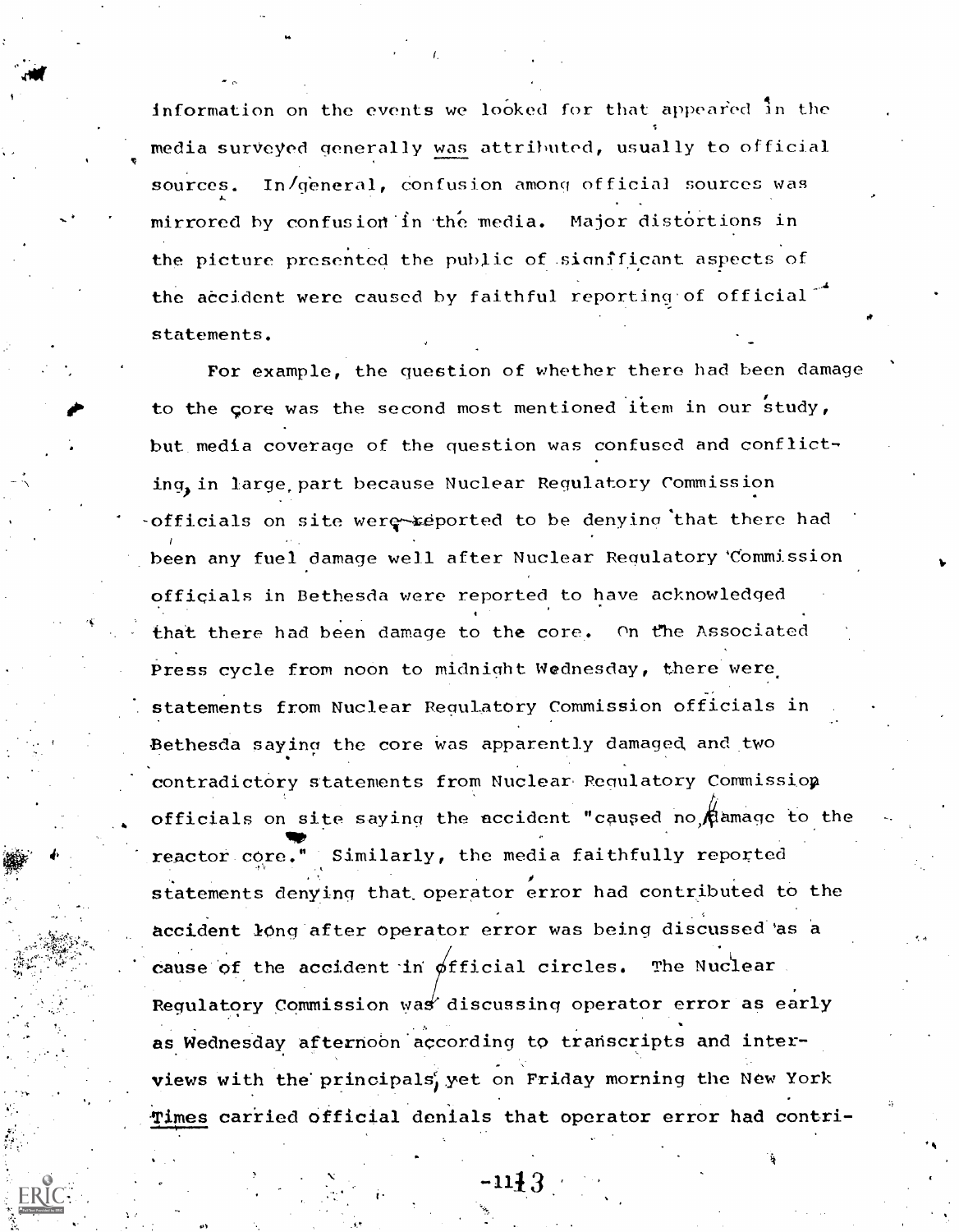buted to the accident. Throughout the early days of the accident the media surveyed echoed official statements by emphasizing equipment malfunction as the-cause of the accident. The President's Commission and other investiqators, however, have since placed the majority of the blame NN on operator error.

Of all the events studied, Metropolitan Edison's venting of the 1200 mr/hr burst of radiation was probably the one on which official sources were most contradictory. Again. this confusion was reflected in news accounts. The media surveyed carried incorrect official statements saying that the burst had been unplanned, unexpected and uncontrolled. And United Press International also reported a statement saying that the burst had a "maximum radiation levol of 350 nir/hr," attributed to an Atomic Industrial.Forum release.

Failure To Include Background or Contextual Information

In coverage of many of the'events we looked at, the media surveyed failed to pravide information necessary to understand the significance of the events. For example, Metropolitan Edison declared a general emergency at 7:24  $\mathbf{r}$ Wednesday morning. The Associated Press mentioned that fact at 9:06, United Press International 49 minutes later. While  $% \left( \Delta \left( \mathbf{f} \right) \right)$ television coverage of this event was spotty -- CBS did not) mention it that evening, ABC called it a general alarm -all the newspapers we surveyed, except the Los Angeles Times, had the story by the next morning. Nevertheless, none of the media'surveyed noted on Wednesday or Thursday that a general

 $-12-$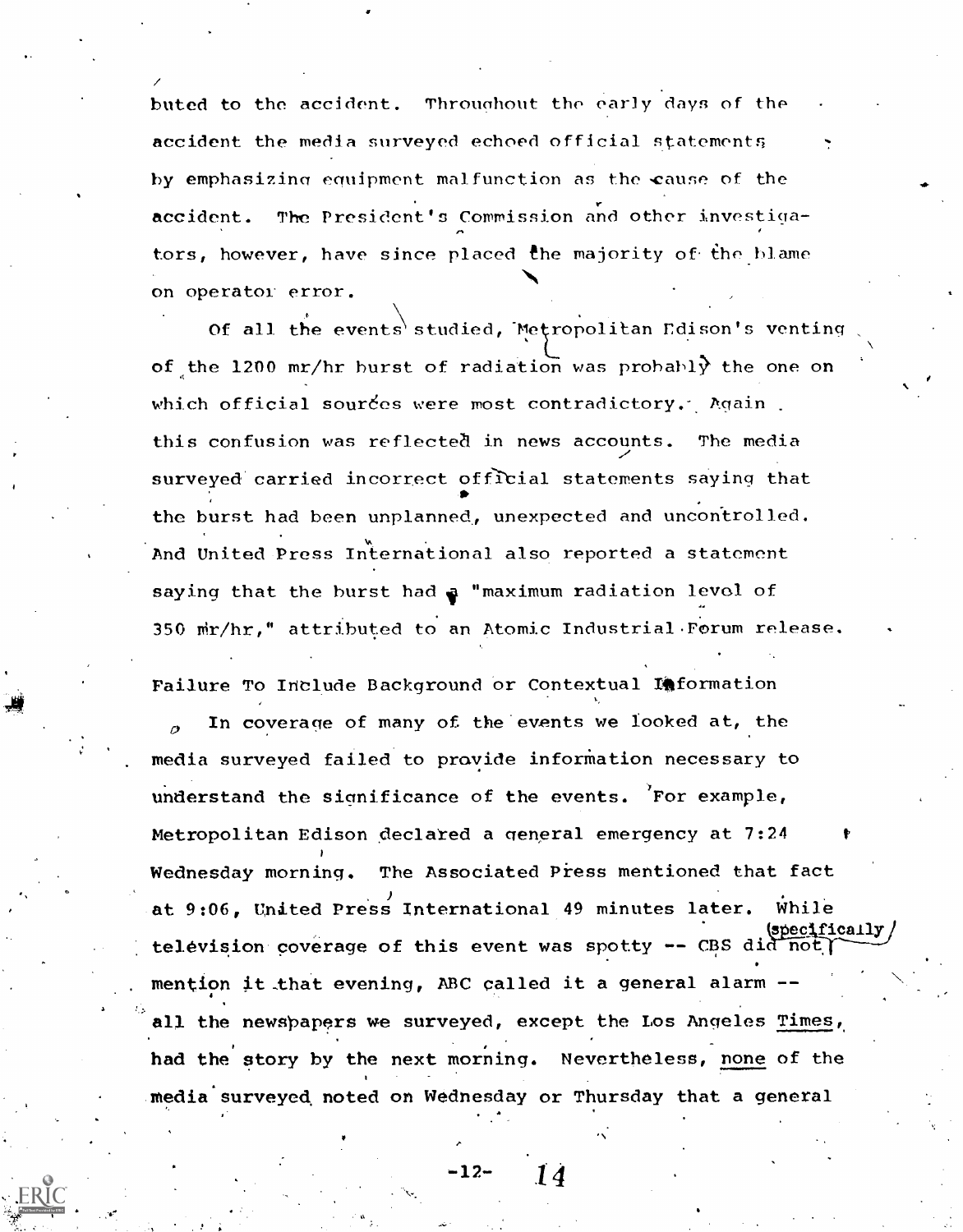emergency is the highest level of radiation emergency, that it is defined as an incident that has the potential for serious radiological consequences to the health and safety of the general public, or that the main decision that has to be made after declaration ofta general emergency is whether to evacuate the local population. Later reconstructions of events indicate that in large part this failure to explain the general emergency can be traced to official confusion. and reticence, but to the extent to which they failed to press officials or develop other source's, reporters failed their audiences.

Coverage of the dumpinn of slinhtly radioactive industrial waste water into the Susquehanna was also marked by an absence of background facts. TAssociated Press, United Press International, the New York mimes, Washington P4st, Philas% delphia Inquirer and CBS all had the story. All included statements that the water posed little or no health hazard, but only the Associated Press and the Washington Post (which carried the Associated Press story) noted that dumping industrial waste water from the plant was a routine event, although this information was available in a press release. And only CBS reported that the material dumped into the river did not come from the accident. These background facts would have been useful to reassure a distrustful public.

Metropolitan Edison's ventina of the 1200 mr/hr burst of radiation was mentioned 56 times in the news media surveyed, but none of these media specifically noted that before reaching populated areas radiation had dissipated .to levels that did

 $-13 - 15$ 

 $\mathcal{F}^{\text{max}}$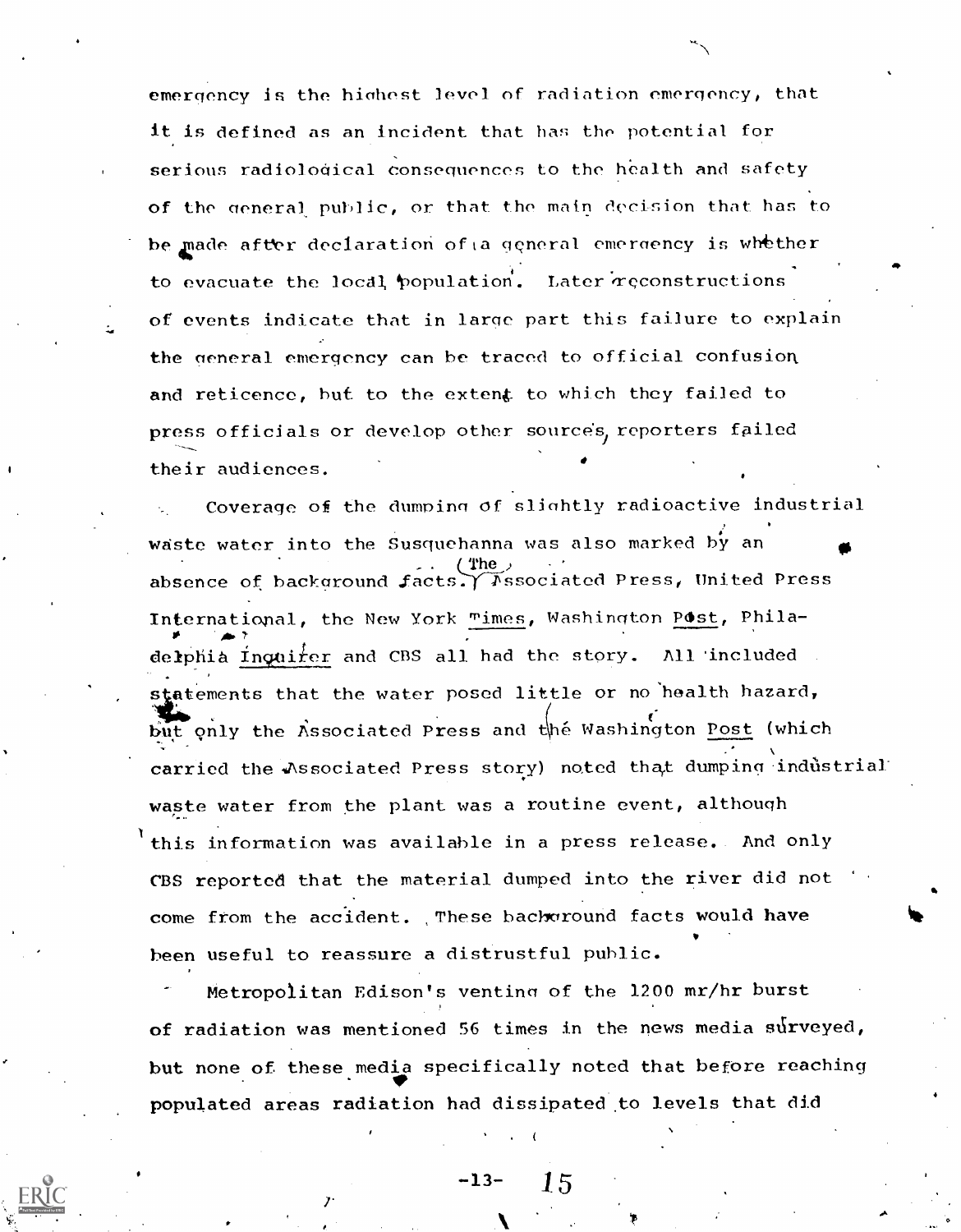not pose an.immediate health hazard. And CBS, NBC and the Los Angeles Times failed to accompany their initial reports on the burst with any numerical measure of the radiation it contained.

Of the media that mentioned the detection of radioactive iodine in the area, only one, the Philadelphia Inquirer accompanied its report with the information necessary to understand the significance of that detection: the fact that radioactive iodine can collect in the body or in milk None of these news organizations report $d$ d during the period  $\ddot{\phantom{1}}$ surveyed that upon retesting iodine-131 levels were found to be extremely low.

Finally, in discussing the fact that radiation above background levels had been detected up to 16 miles from the plant, none of the news media surveyed noted that the health hazard of radiation is cumulative. Only the Philadelphia  $\ddot{=}$   $\ddot{ }$ Inquirer and the Harrisburg Evening News included in this context information on yearly radiation exposure, which might have helped their audiences understand the significance  $\phi f$ the figures they were given.

Bubble Coverage Not Overplayed,

MI <sup>I</sup>

<sup>I</sup> I.,. 44

The presence of the gas bubble in the'reactor vessel was the most mentioped item in our survey (151 mentions) . It domlnated coverage of the accident from Friday evening to the end of the period on Tuesday. News of the bubble and the dangers it posed led to the most alarming coverage in the media surveyed, The New York Times headline Saturday morning read, "U.S. AIDES

 $-14-16$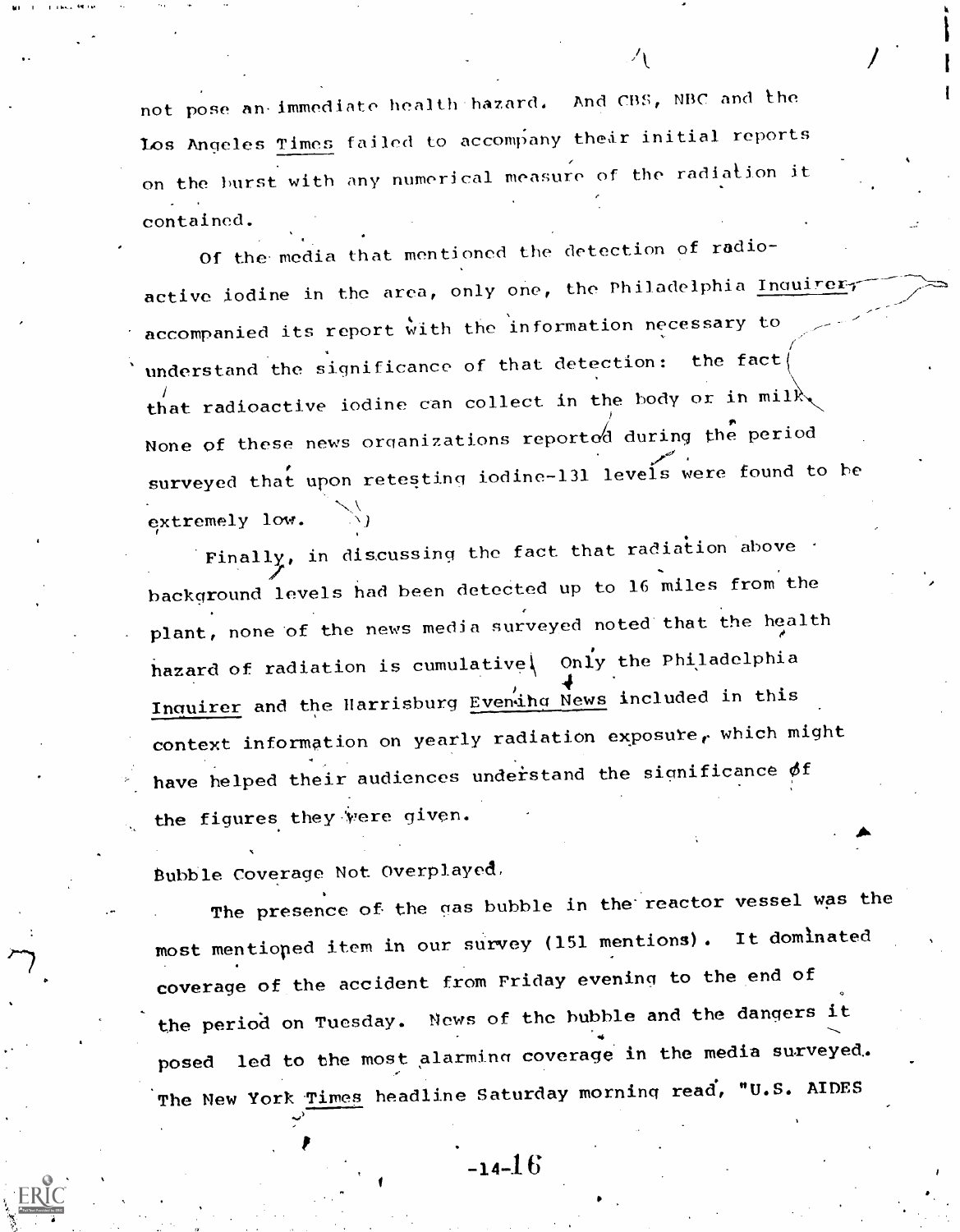SEE RISK OF MELTDOWN..." The'Philadelphia Inquirer headed / i/ts story, "Possible 'Melt-down' Feared..." These gtories were based, accurately, on a Nuclear Regulatory Commission press conference in Bethesda at which a Nuclear Regulatory Commission official said, "The risk involvod is that the gas would expand, prevent cooling of the core, that we could suffer additional core damage...with the ultimate risk of a .-meltdown."

The news media surveyed did not play up one potentially alarming fact  $-$  that such a bubble was not covered in Nuclear Regulatory Commission plans. ABC, CBS, the Washington Post and United Press International did not report this fact during the period sur $\mathbb{Q}_Y$ ed. On the other hand, ABC, CBS, the New York Times and Harrisburg Evening News did not protect against a possible misunderstahding by noting that a hydpogen bubble'explosion would be chemical, not nuclear.

 $\mathcal{C}_j$  $\tau$ ne  $\mu$ Perhaps the most controversial story of the period was Associated Press' Saturday night story attributing to a Nuclear Regulatory Commission official the news that the bubble might explode in as little as two days. The source  $\tt{transcripts}$  and interviews demonstrate  $^{\dagger}$ of this story was not and has not been identified, but  $|$ that it $_A$  $\int$ did reflect a school of thought within the Nuclear Pequlatory Commission at that time. Significantly, the Associated Press.story was picked up by only one of the other media surveyed. The Philadelphia Inquirer mentioned it while reporting that the Nuclear Regulatory Commission's Harold Denton discounted the possibility of an imminent explosion.

 $-15-17$ 

1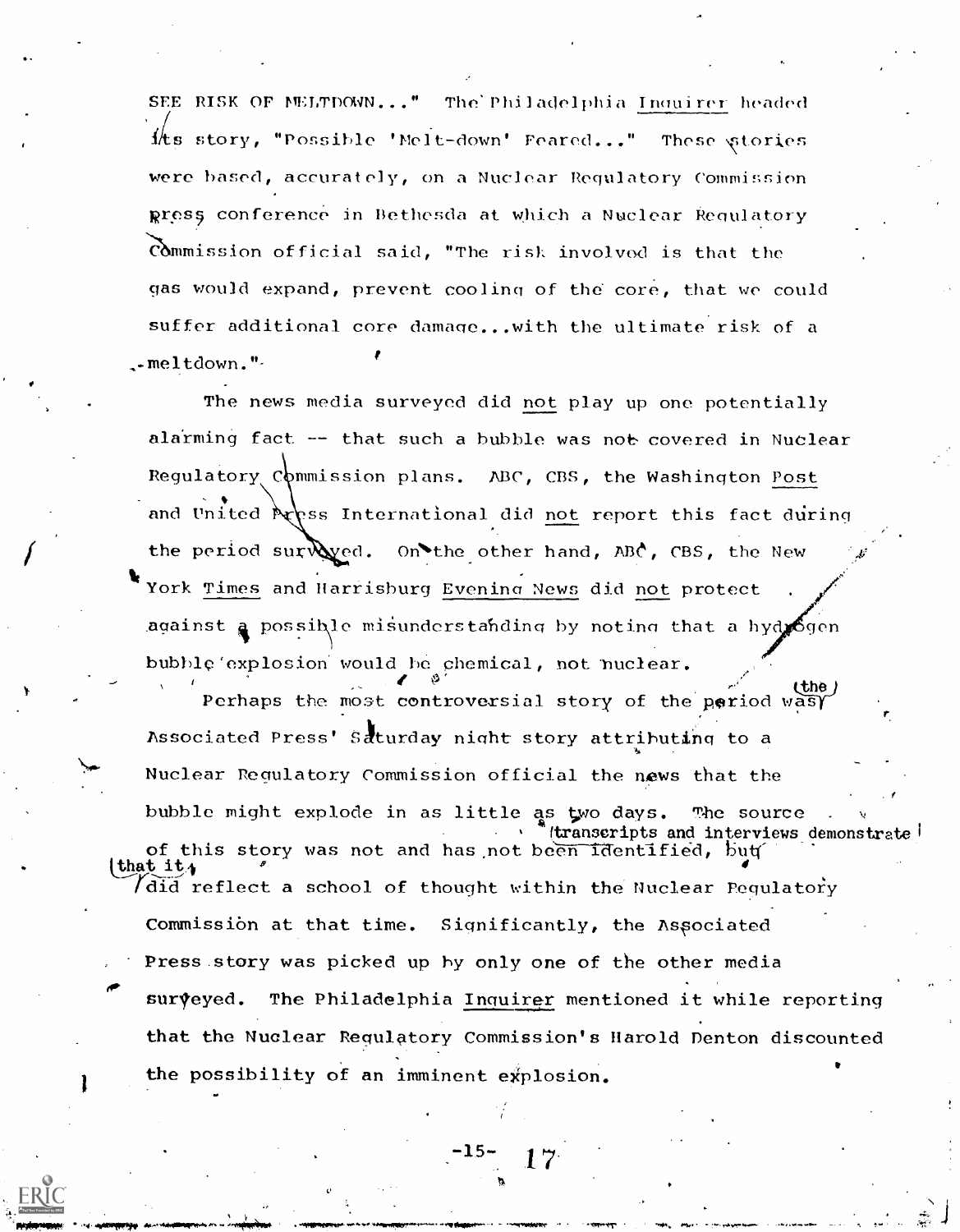The media surveyed seemed attuned to the changes in the Nuclear Regulatory Commission's perception of the dangers posed by the bubble on Friday. and Saturday. However, only the Associated Press, Washington Post, Harrisburg Evening News and ABC mentioned a statement by a Metropolitan Edison official Monday morning that the bubble was nearly gone, which was not surprising considering the state of Metropolitan Edison's credihility at the time and the fact that, the statement was retracted. All the news media surveyed on Monday and Tuesday reported Denton's encouraging statements about the bubble.

Reliance on Secondary Sources

on some important events, the failure of official sources  $\blacksquare$ to provide information to the media was partially remedied by the use of secondary sources. The first mention of the general emergency, by the sociated Press, was attributed to "a state police spokesman." The first mention of the role of operator error in the accident, by United Press International, was attributed to Senator Gary Hart. And the first mention of fuel damage in the reactor, also by United Press International, was attributed to Robert Pollard of the Union of Concerned Scientists. In these cases at least, with official sources blocked, the media surveyed were able to find other, if less satisfactory, sources:

# Conclusions

Were these critical events during the accident at Three Mile Island exaggerated by the media? No. Generally  $cov\phi$ rage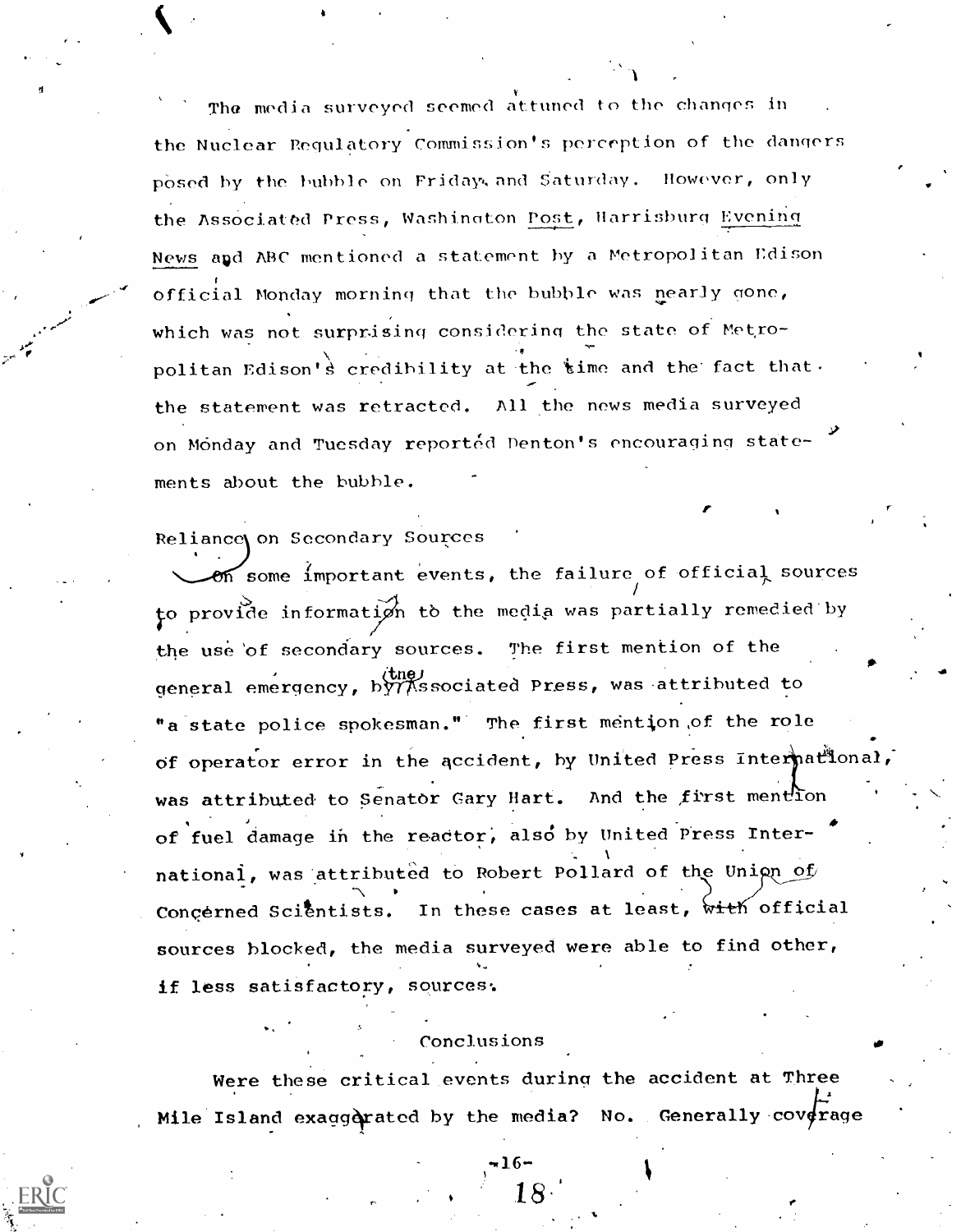of these evonts in the media surveyed was restrained. Early reports of the crisis did not tend to exaggetate it; in fact, by leaving out background'facts that would have underlined its seriousness, these reports seemed to underplay the crisis. And throughout the period surveyed, even the most potentially alarming stories proved to be accurate reflections of official concerns. What this study can not determine is whether of-. ficials themselves were overly concerned or too sanguine.

s

Some of the media's apparent sobriety may have been due to the selection of elite news organizations for the study, but much of it may have been caused by the duration and the gravity of the crisis. In situations of such persistent hazard, reporters would have difficulty ignoring their responsibility to avoid causing needless panic. They seemed content to err on the side of caution.

to a tentativeness among otherwise aggressive reporters, a But the gravity of the situation may also have contributedhesitancy to employ their normal skepticism and their usual tools for digging below the surface. In addition, reporters may have been too intimidated by the unfamiliar scientific and technical terms with which they were confronted to pursue leads with their normal enterprise. The very intensity of the coverage, and therefore the swollen size of the press corps, limited face-to-face interaction with officials and may also have hapdicapped reporters. For the fact remains that many important stories  $-$  such as the dispute on the need for a mass evacuation and  $\overline{\mathbf{Q}}$  seriousness of the problems with the main core cooling pumps -- went unreported.

 $\frac{19}{19}$ 

1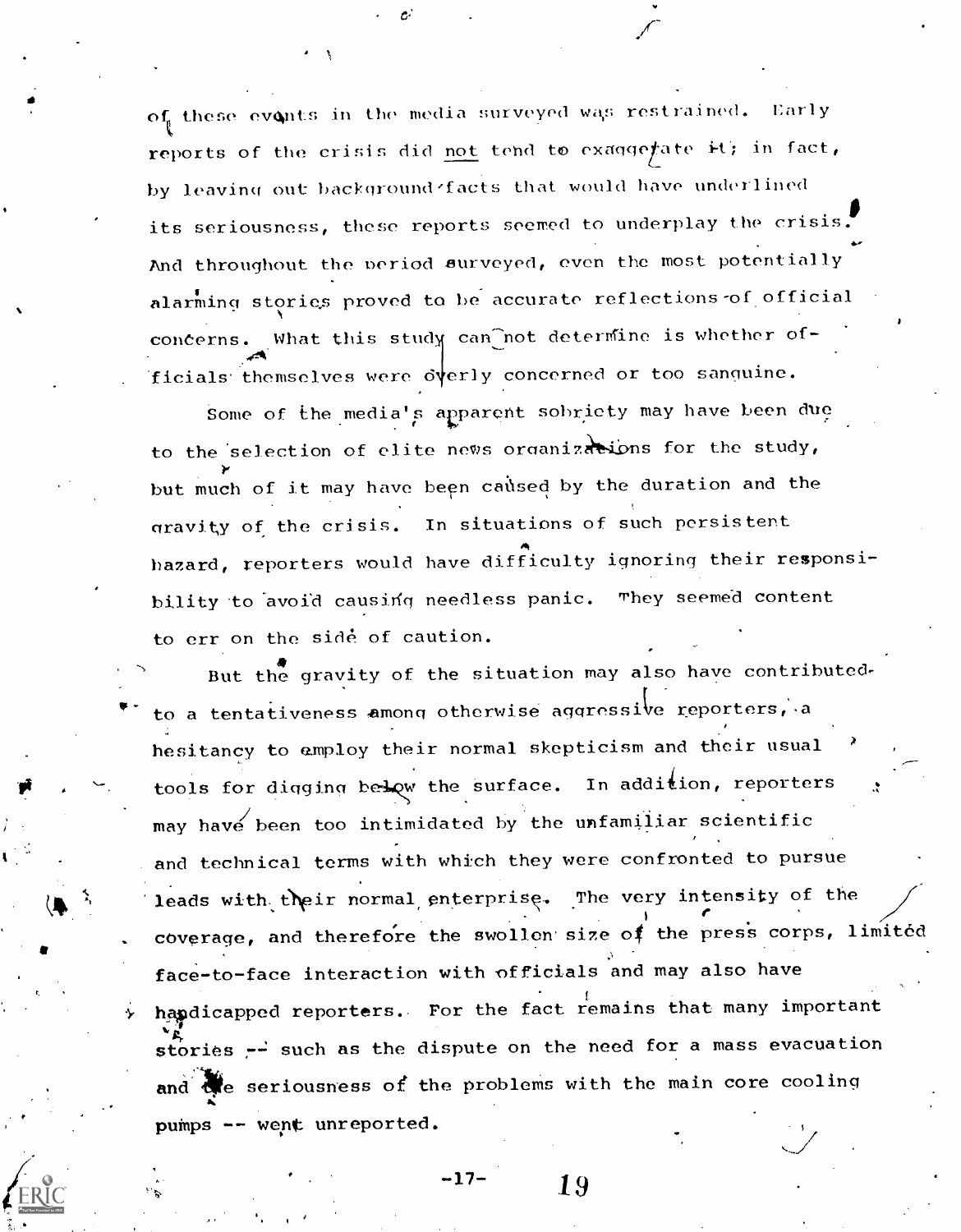55 metri a So, did the news media cover the significant events of the accident? Not all of them. Some information with important health and safety consequences for the people in the drea was not being made available to those people by the media surveyed.

Was coverage of the critical events of the accident clear and accurate? $\blacktriangleright$ es and no. Generally the media surveyed accurately reported the statements of official sources. However, transcripts and later interviews demonstrate that the official sources were often confused and conflicting.

Did the media provide the background and contextual information needed to understand these events? Often, no. The media surveyed failed to place such significant events as the declaration of a general emergency and the venting of the  $1200$  mr/hr burst of radiation in meaningful contexts.

Nevertheless, an analysis of the sources noted in media 'reports and transcripts and later interviews with officials show that most of the blame for these failures to provide the public with necessary information, and the confusion and inaccuracy in some of the information that was provided, must rest with the officials in charge. Officials sometimes misled, sometimes withheld and sometimes were themselves misinformed.

As the President's Commission recognized, in such crises a public information system that provides the public with all relevant in mation is imperative. During a nuclear accident, deficiencies in the information provided the public, such as the ones outlined in this report, are not merely unfortunate; they are unacceptable.

.21

-18-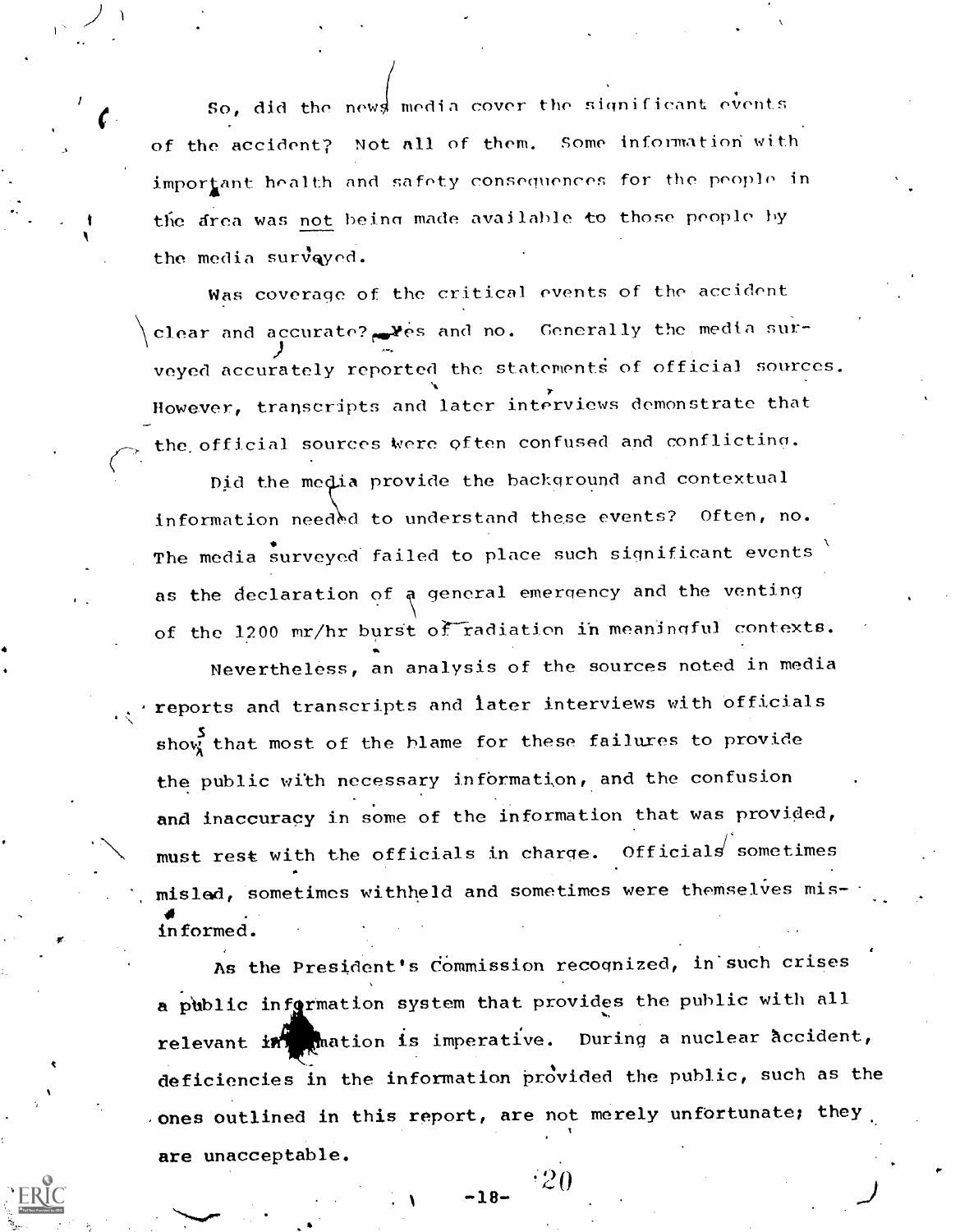# FOOTNOTES

S.

 $\mathcal{A}$ .1 T. Joseph Scanlon, Rudy Luuko and Cerald Morton, 1 T. Joseph Scanfon, Rudy Lucko and Geraid Porton, than Necessary," Journalism Quarterly, 55:68-72 (1978).

2 Ibid.

v

( ∕

 $\bullet$  and the set of  $\bullet$ 

 $\mathbf{x}$  and  $\mathbf{x}$ 

3 -\_James W. Tankard Jr. and Michael Ryan, "News Source Perceptions of Accuracy of Science Coverage," Journalism Quarterly, 51:219-25, 334 (1974).

4 Phillip J. Tichenor, Clarice N. Olien, Annette Harrison and G.A. Donahue, "Mass Communication Systems and Communication Accuracy in Science News Reporting," Journalism Quarterly, 47:673-83 (1970).

5 Bruce J. Cole, "Trends in Science and Conflict Coverage in Four Metropolitan Newspapers," Journalism Quarterly, 52:465-71 (1975).

 $\phi$  and  $\phi$ 

ir

21

 $\hat{X}^{(n)}$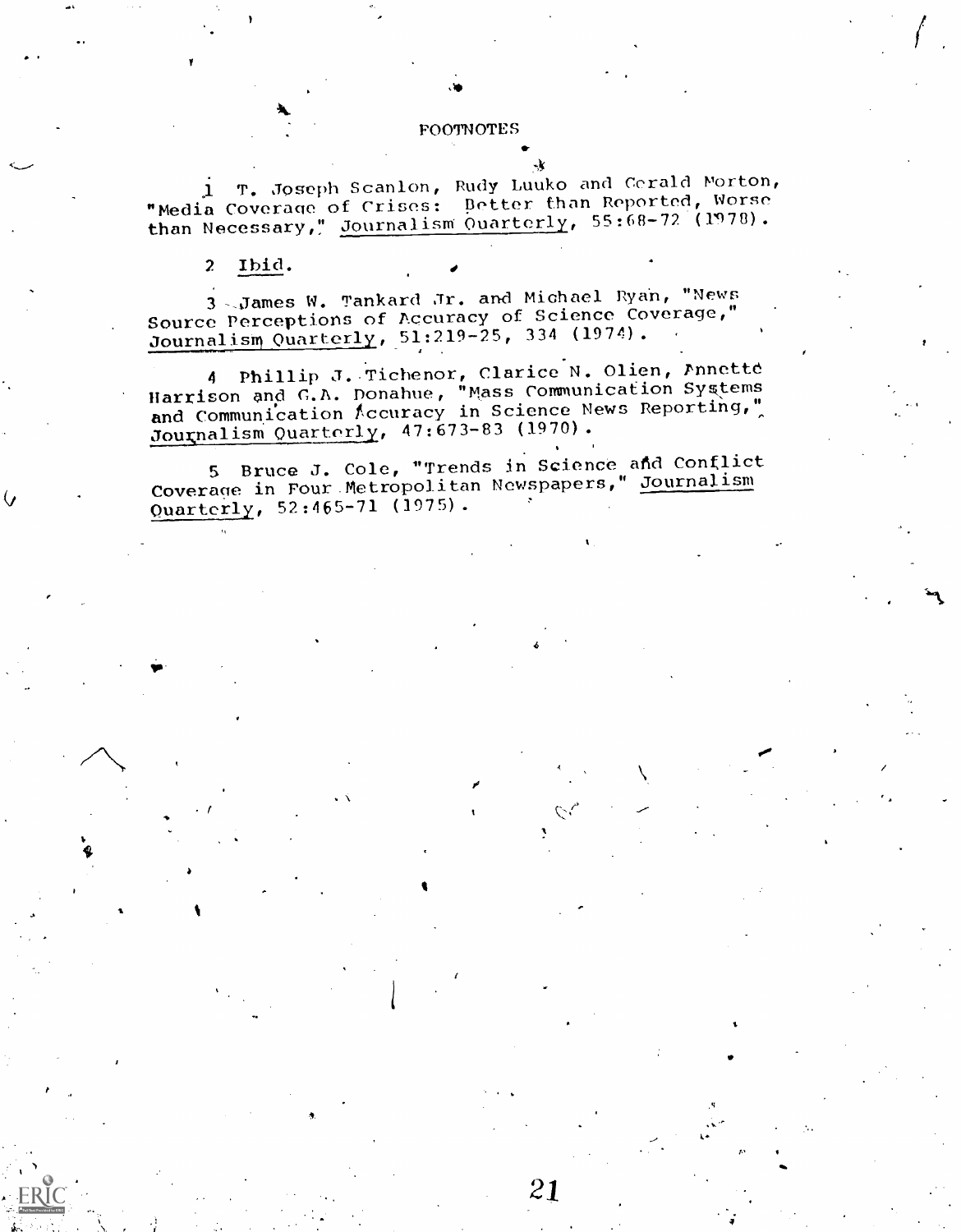VSTS AND THE DATE THEY OCCURRED.

|          | CRITICAL EVENTS INCLUDED IN THE ARADIOLO ARD HIS DAID HIST CO.                 |
|----------|--------------------------------------------------------------------------------|
| l.       | Metropolitan Edison declares a general emergency. (March 28)                   |
|          | 2. Realization that errors by control room operators may have                  |
|          | contributed significantly to the accident. (March 28)                          |
| з.       | Realization, that equipment malfunction may have contributed                   |
|          | significantly to the accident. (March 28)                                      |
|          | 4. State officials and Metropolitan Edison discuss evacuation. (March 28)      |
| 5.       | Evidence mounts that core was uncovered and nuclear fuel rods                  |
|          | damaged. $(March 28)$                                                          |
| 6.       | Unnecessary personnel evacuated from Emergency Control Room because            |
|          | of high radioactivity. (March 28)                                              |
|          | 7. Radiation above background levels detected up to 16 miles from              |
|          | (March $28$ )<br>plant.                                                        |
| $8\cdot$ | Iodine-131 found in air on site. (March 28)                                    |
| 9.       | Radiation readings of 1-2 millirems per hour in Middletown. (March 28)         |
|          | 10. A reactor coolant pump is started. (March 28)                              |
|          | Four Metropolitan Edison employees found to have received radiation<br>11.     |
|          | exposures in excess of the allowed amount for a three-month period. (March 28) |
|          | 12. Metropolitan Edison releases slightly radioactive industrial waste         |
|          | water into the Susquehanna River. (March 29)                                   |
|          | 13. A gas bubble containing hydrogen is now known to exist at the top of       |
|          | the reactor vessel. (March 30)                                                 |
|          | 14. Metropolitan Edison vents biggest burst yet of radioactive gas into        |
|          | (March 30)<br>atmosphere.                                                      |
|          |                                                                                |

BuY

.,.

22

.1